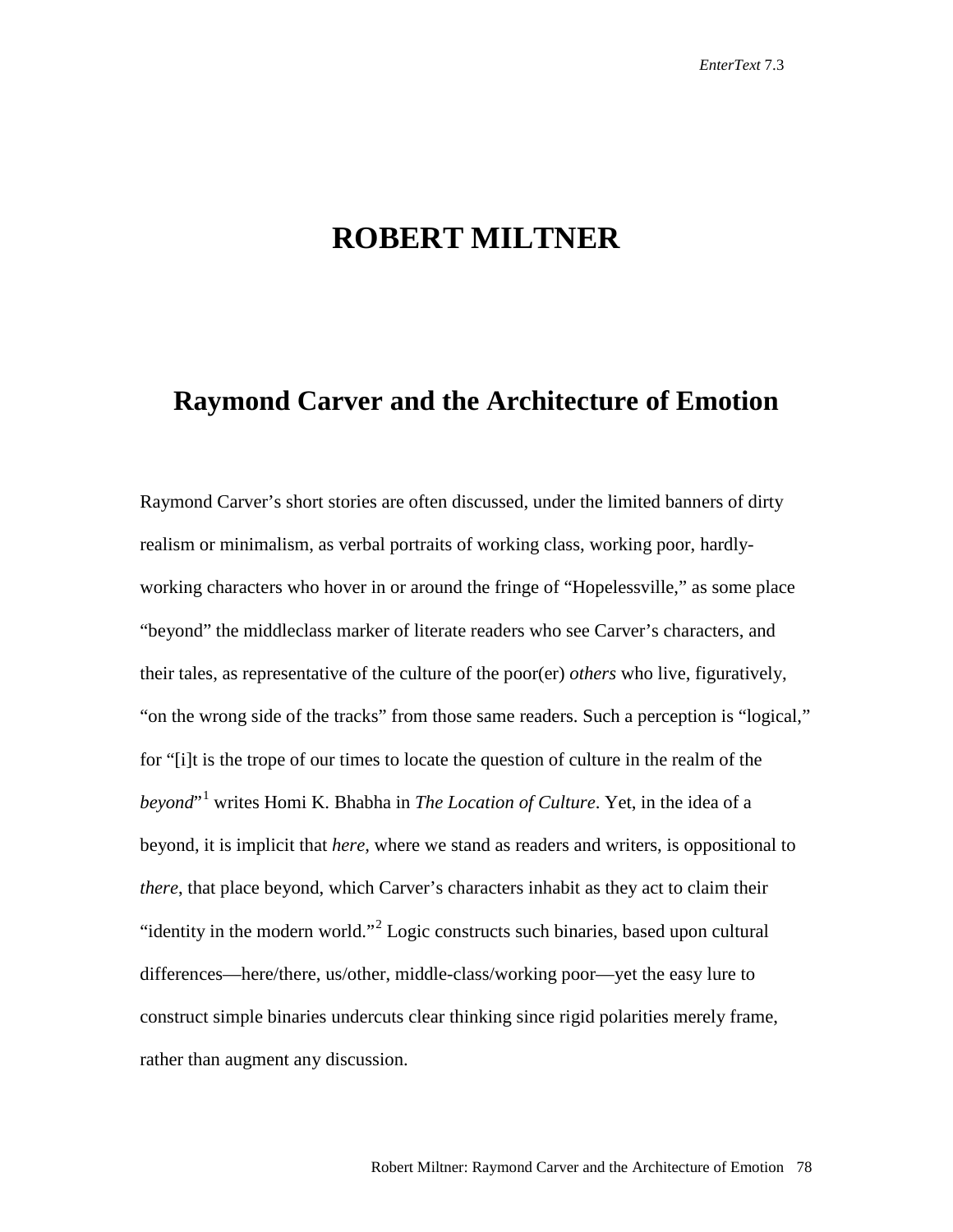I wish to reconfigure these poles, however, into markers, brackets, or parentheses—inclusionary containers like rooms rather than the exclusionary walls of gated communities—so as to explore what is held *within* these boundaries. These "'inbetween' spaces," as Bhabha identifies them, can "provide the terrain for elaborating strategies of selfhood...that initiate new signs of identity;"<sup>[3](#page-13-2)</sup> moreover, since it is "in the emergence of the interstices—the overlap and displacement of domains of difference— that the intersubjective and collective experiences of...cultural value are negotiated,"<sup>[4](#page-13-3)</sup> it is further worthwhile to examine what happens when we explore *beyond* the boundaries as well as within them. By doing so, Bhabha suggests, "[t]he borderline engagements of cultural difference may…realign the customary boundaries between the private and the public, [the] high and [the] low."[5](#page-13-4)

But how, exactly, do we locate these very boundaries? Pondering this question, Bhabha turned to African-American installation artist Renée Green's *Sites of Genealogy* at the Institute of Contemporary Art which used a process of interrogatory interstitial fluidity to question and go beyond the stasis of categorical constructions of identity. Simply put, Green stepped beyond the gallery space to make the museum building itself a metaphor:

I used architecture literally as a reference, using the attic, the boiler room, and the stairwell to make associations between certain binary divisions such as a higher and lower and heaven and hell. The stairwell became a liminal space, a pathway between the upper and lower areas.<sup>[6](#page-13-5)</sup>

I want to borrow Renée Green's use of architecture as reference, as metaphor, and apply it to the emotional constructions—the architectures of emotion—that shape the cultural identities of characters in Carver's stories. An examination of the interstices located "inbetween the designations of identity" as limiting, mimetic human constructs and as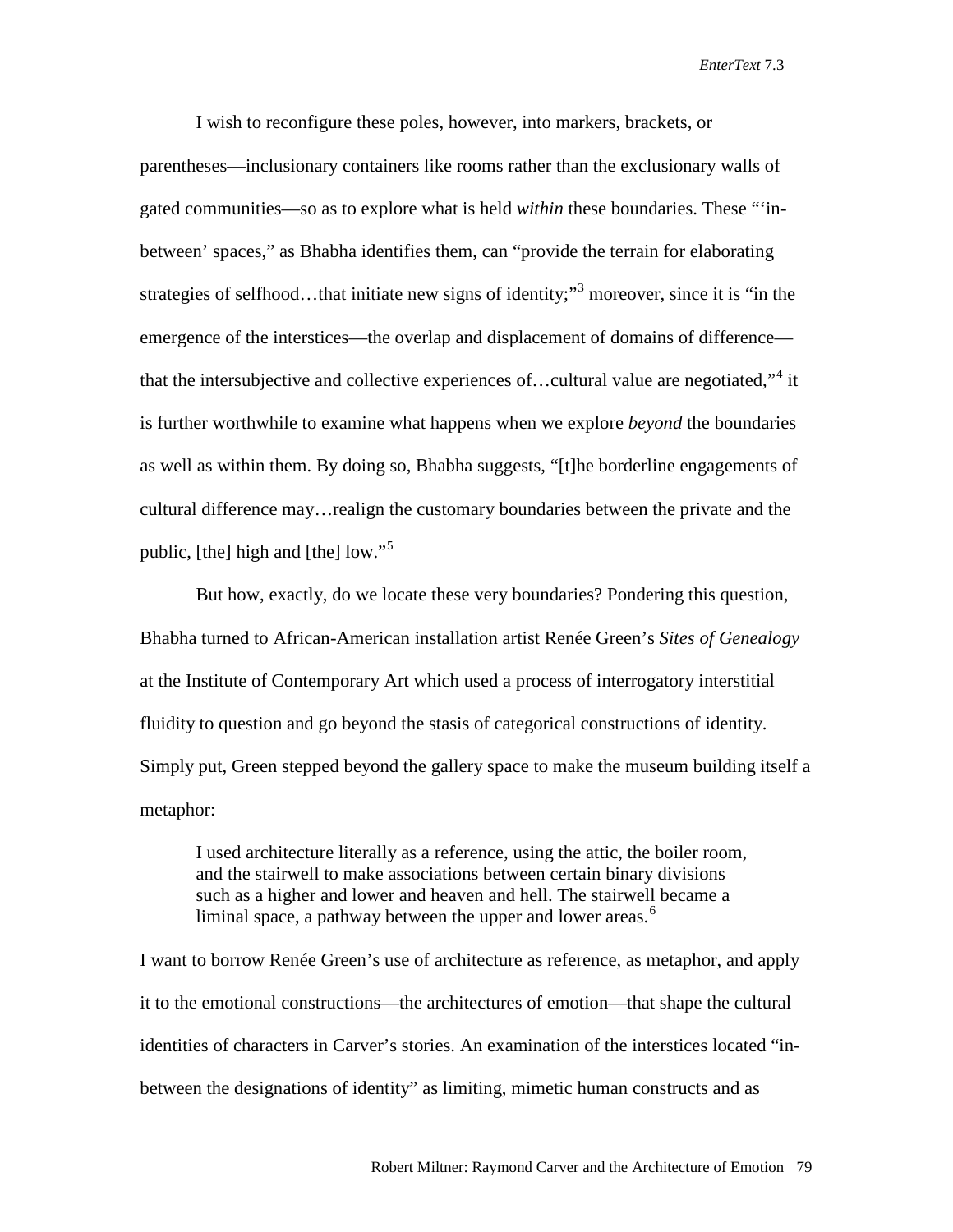promising, metaphoric spatial designations may help to illuminate cultural identities present in Carver's work.

The use of architecture as a means of expressing intimacy, secrecy, and the private life goes back to the traditions of Renaissance poetry, for "architectural metaphors were essential for delineating a private sphere since the Renaissance did not have another vocabulary available...for depicting the inner self."[7](#page-13-6) The architectural metaphors, however, were more often drawn from the sumptuous palaces of the nobility rather than the small dwelling places of guildsmen, tradesmen, and farmers, largely because literacy was characteristic, at least at first, of the nobles and their world. Interestingly, the *nouveaux riches* began to decorate their emotional and intellectual view of the world with architectural references which they appropriated from the ruling class. As a result, cultural critic Jean Baudrillard concludes:

It is in the Renaissance that the false is born along with the natural. From the fake shirt in front to the use of the fork as artificial prosthesis, to the stucco interiors and the great baroque theatrical machinery. … Theater is the form which takes on the social life and all of architecture from the Renaissance on. It's there, in the prowess of stucco and baroque art, that you read the metaphysic of the counterfeit and the new ambitions of Renaissance man—those of a *worldly demiurge,* a transubstantiation of all of nature into a unique substance, theatrical like social life unified under the sign of bourgeois values, beyond all differences in blood, rank, or of  $\text{case.}^8$  $\text{case.}^8$ 

What is *false*, then—or inconsistent, inappropriate, if one prefers—is the use of architectural metaphors for emotions that are inconsistent with one's social standing or cultural identity. Given the pervasive "American Dream" of home ownership, characters who chase that dream in Raymond Carver's stories often suffer from disjunction and dissociation when their emotional status is disrupted by false architectural metaphors. This disruption is evident, to varying degrees, in any number of Carver's best stories,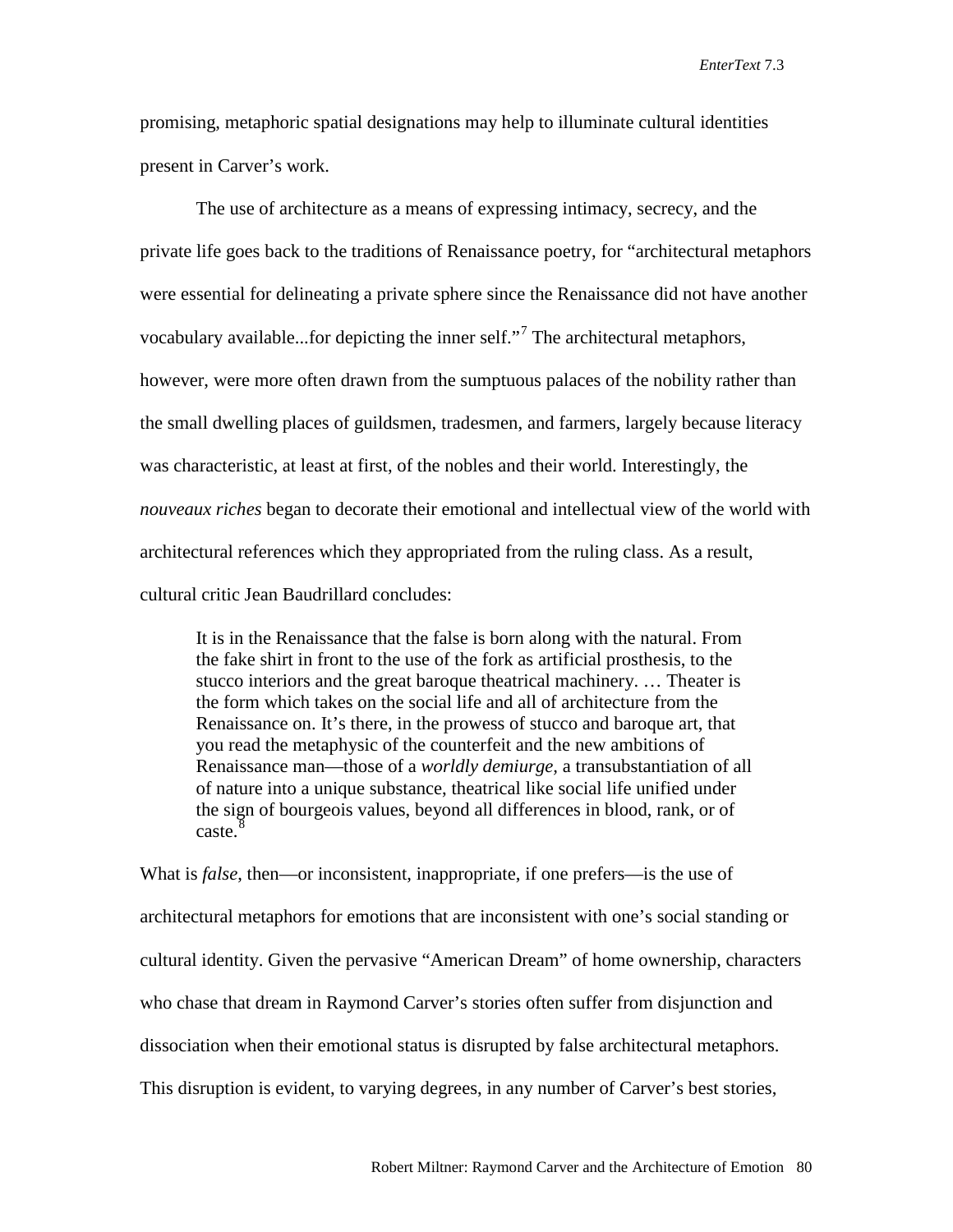including "Put Yourself in My Shoes," "Feathers," "Where I'm Calling From," "Why Don't You Dance?" "Boxes," "Kindling," "Cathedral," and others. Two stories in particular demonstrate the disruption of completing cultural identity by false location in the interstices between: the often discussed "Neighbors" and the critically under-studied "Gazebo."

In "Neighbors," Bill and Arlene Miller work at low-rung managerial positions— Bill is a bookkeeper and Arlene a secretary—and they rent an apartment, but do not own a house: the plot of the story is a trajectory of events that occur as they apartment-sit for their neighbours, the Stones. While not categorical members of the working poor, the Millers are (barely) in the American middle class, yet they seem to feel as though they are entitled to more than they have. Evidently, the Millers were "a happy couple"<sup>[9](#page-13-8)</sup> in their situation, at least, that is, until they began to weigh their cultural identities against others in their social realm—in this case, their neighbours—for we learn that "It seemed to the Millers that the Stones lived a fuller and brighter life" (86). Moreover, in that critical opening paragraph, Carver is certain to alert his readers to the basis of this observation, informing us that the Millers "now and then… felt they alone among their circle had been passed by somehow. … They talked about it sometimes, mostly in comparison with the lives of their neighbors, Harriet and Jim Stone" (86). Despite their living in nearly identical apartments in the same complex, the Millers, however, view the Stones as better off: going out to dinner, entertaining, or traveling "about the country somewhere in connection with Jim's work" since Jim, a salesman, "often managed to combine business with pleasure trips" (86). What Bill and Arlene seem not to consider is that the corporate model of business, of which Jim is a part, allows for company cars and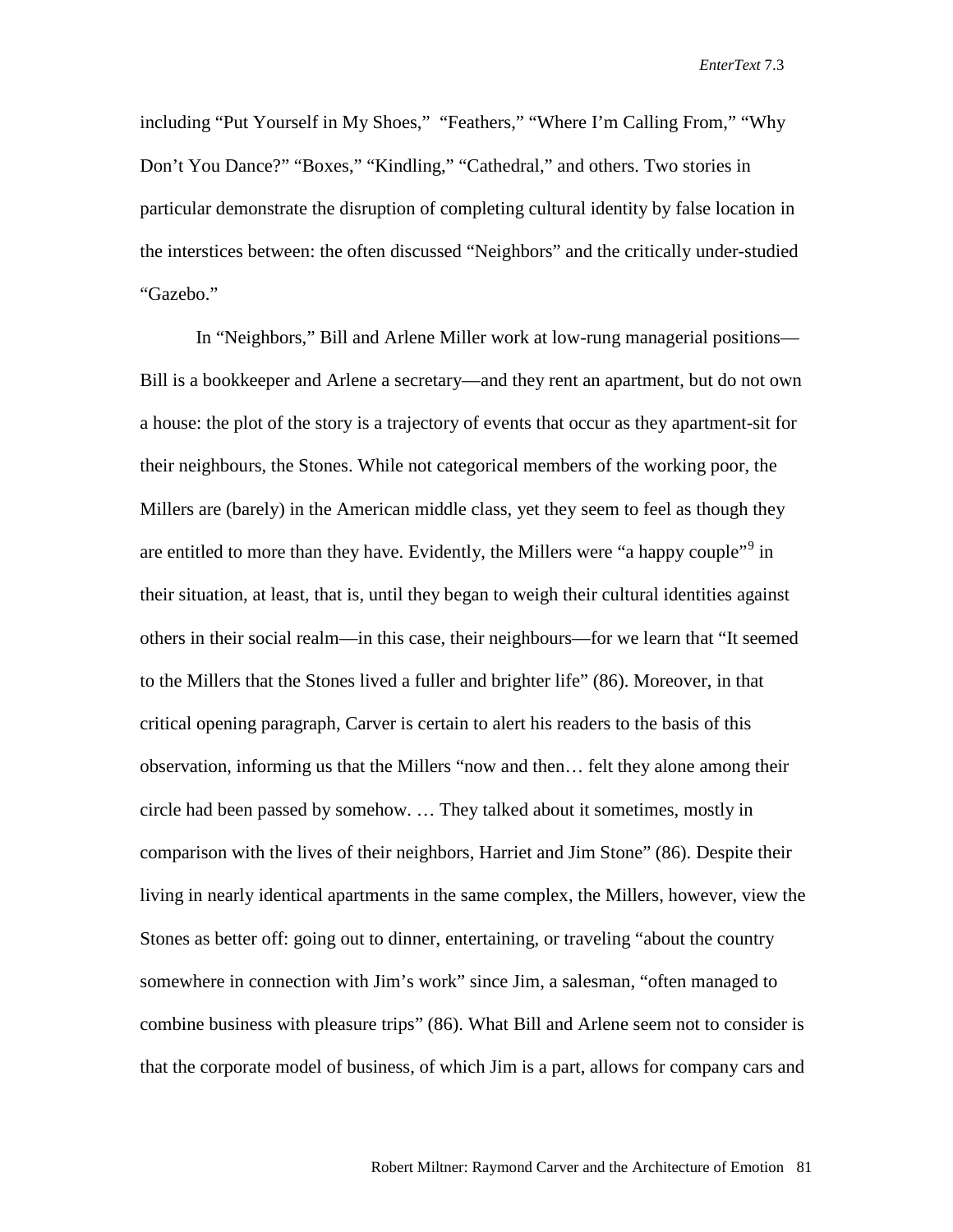business travel that includes spouses, as we see the Stones doing. All of this offers the Millers the *appearance* of a "fuller and brighter life" without the attendant support for such an assumption. What *is* evident is the Millers' envy of the Stones' lifestyle, evident in Bill's comment to Arlene, as the Stones drive away, that "I wish it was us" (87).

The envy becomes manifest when Bill crosses the hallway, physically to the Stones' apartment and metaphorically to the other side of the fence where the grass, like envy, is greener. When Bill takes "a deep breath," it is as if he is diving in to Jim Stone's life, an enchanting, Eden-like exotic world where "the air was already heavy and … vaguely sweet" (87). During his visits, Bill eats their food, tries on their clothes—both Jim's *and* Harriet's—and, as Carver comments, "[w]ith each subsequent trip to the Stones's apartment, Miller is drawn deeper and deeper into an abyss of his own making."<sup>[10](#page-13-9)</sup> Yet, the deeper he descends, the more, in effect, he climbs a social ladder he envisions, his emotions moving from envy to achievement. Yet, in the process, he becomes an *imitation* Jim Stone. Readers recognise that Bill's imitation is based upon a false notion—that the Stones are of a different social and cultural standing—and that his actions are a counterfeit of what is real. Baudrillard sees this as a trait of the disruption of social rank by class mobility, for "[c]ompetitive democracy succeeds the endogomy [sic] of signs proper to statutory order. At the same time we pass, with the transfer of values/signs of prestige from one class to another, necessarily into *counterfeit.*"[11](#page-13-10) Instead of being located within a common denominator of cultural equality, the Millers find themselves in a disenchanted universe of dissociation when they are locked out of the Stones' apartment, with all of its overtones of being cast from their secret garden for transgressions.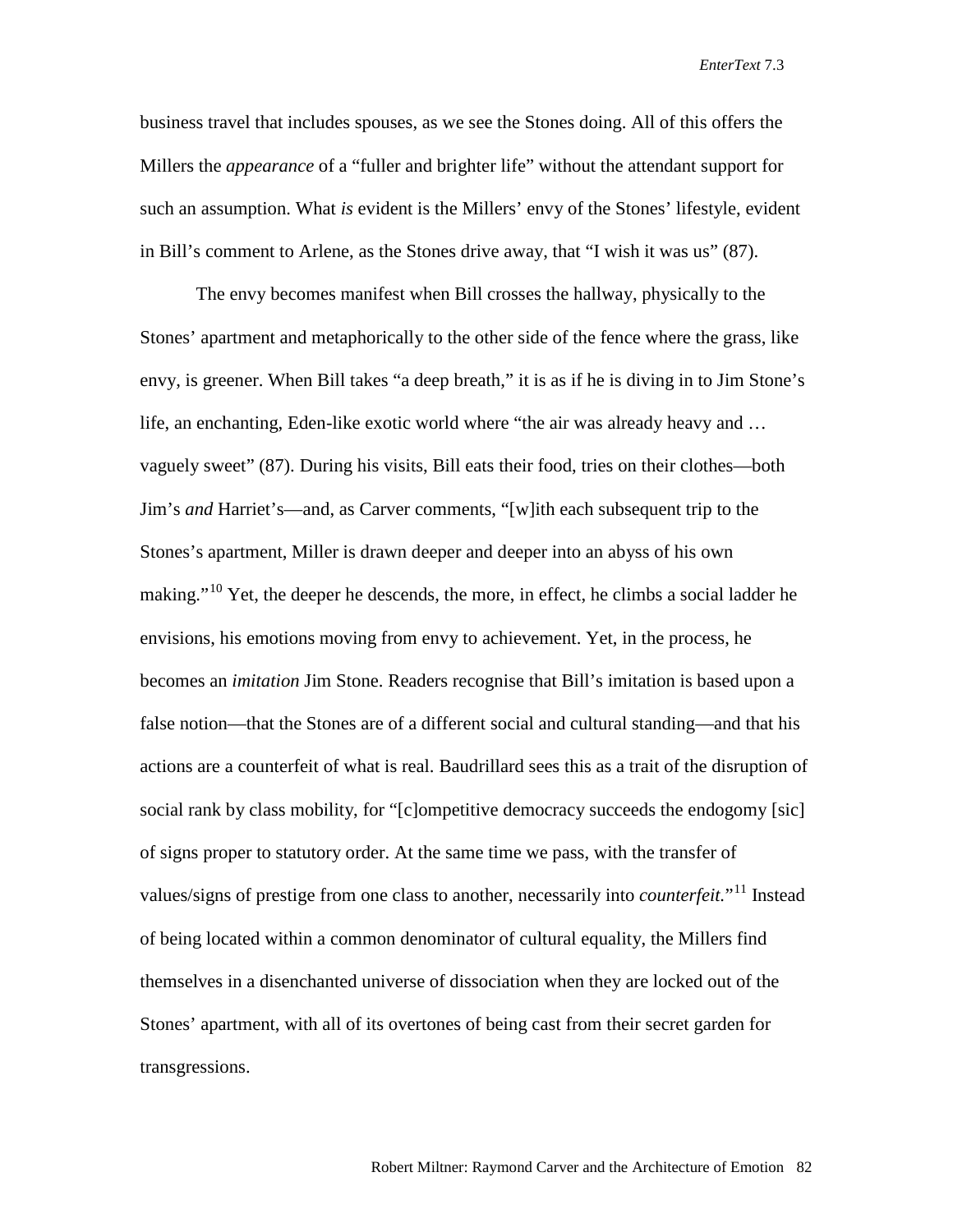If we trace the emotional architecture of "Neighbors," we see that the Millers move from disappointment (their apartment) to envy (the Stones' apartment) to fear (the hallway). Left in the "in-between" space, the liminal space of the hallway between the binaries of "being passed by" and "a fuller and brighter life," the Millers are exposed, the boundaries between public and private blurred. Holding each other, leaning into the door "as if against a wind," the Millers are "braced" for redefinition as the winds of change move them into an uncertain future, for, observes Homi Bhabha:

The present can no longer be simply envisaged as a break or a bonding with the past and the future, no longer a synchronic presence: our proximate self-presence, our public image, comes to be revealed for its discontinuities, its inequalities....<sup>[12](#page-13-11)</sup>

The Millers' false sense of inequality created the events which led to their fear of the future, for the short story's focus is "on the mysteries of dreams, fears, and anxieties based on experiences or perceptions outside the realm of familiar, everyday life.<sup>"[13](#page-13-12)</sup> But the Millers also suffer as well from their own dissociation—that "sense of disengagement from one's own identity and life, a state of standing apart from whatever defines the self, or of being unselfed."<sup>[14](#page-13-13)</sup> The unresolved question of cultural identity such as the Millers' is central to the short story as a genre, for "the short story insists that the self must be challenged by crisis and confrontation," as Charles E. May points out, for "[t]his is the basic tension in the [short story] form."<sup>[15](#page-13-14)</sup> As a result, the crisis of cultural identity caught between being themselves and being imitation Stones—leaves the Millers trapped in the no-person's land of the hallway between their apartment and the Stones', exposed in the in-between, out of which they seem incapable of negotiating an escape from their emotional paralysis.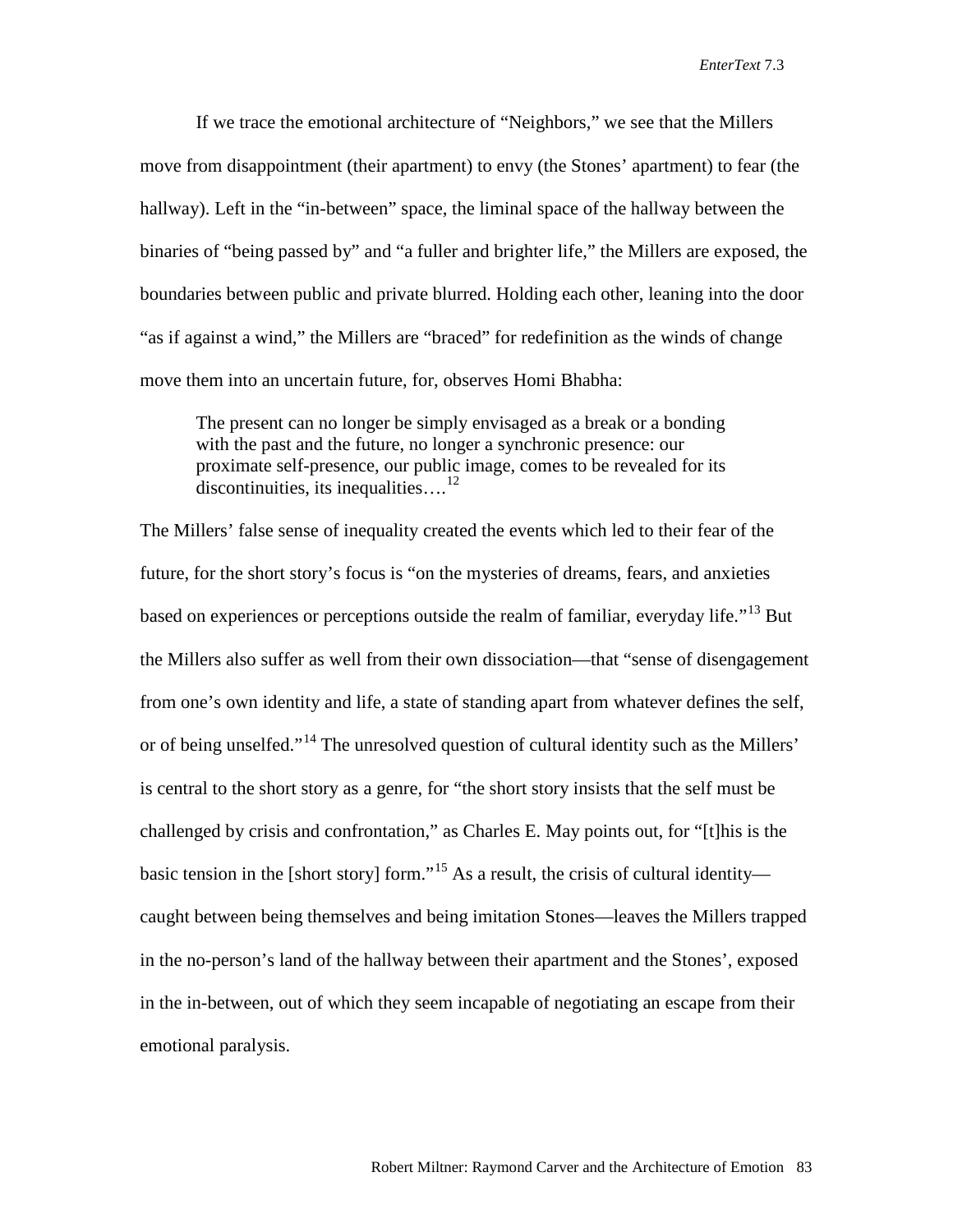Crisis, confrontation, and cultural negotiation are central as well in Carver's brilliant short story, "Gazebo." Duane and Holly are motel managers, each with specialized skills: Holly, Carver tells us, "took care of the books. She was good with figures," much like Bill Miller in "Neighbors," and "she did most of the renting of the units" (140); Duane "saw to the grounds, mowed the grass and cut weeds, kept the swimming pool clean, did the small repairs" (140). But Duane and Holly want more than jobs, for, as Duane states, "When we'd first moved down here and taken over as managers, we thought we were out of the woods. Free rent and free utilities plus three hundred a month," and, in addition, Duane was "holding down another job nights, and we were getting ahead. *We had plans*" (140, my italics). Their "plans" indicate they aspire to upward social mobility, plus, as we learn, Holly has her own reasons for her desire for private ownership, for owning a home rather than managing a motel where she rents rooms to others. Whereas Bill Miller blurs the boundaries of self and marriage by impersonating the Stones, Duane transgresses the boundary by going "outside the marriage" (142) when he has sexual relations with the Mexican maid at the motel. What results is that their plans for upward social mobility come crashing down, and readers find Holly and Duane holed up in one of the rooms of the motel trying to decide what possible identities they will be able to forge in the future. By doing so, they inhabit a space of disruption which is in-between the mobile tourist-customers they disdain and the desire for what they perceive as the permanence of home ownership.

Duane believes the ruptured past can be restored, that his transgressions can be forgiven and forgotten: "Then I go, 'Holly, these things, we'll look back on them too. We'll go, "Remember the motel with all the crud in the pool?" ' " (146). Duane's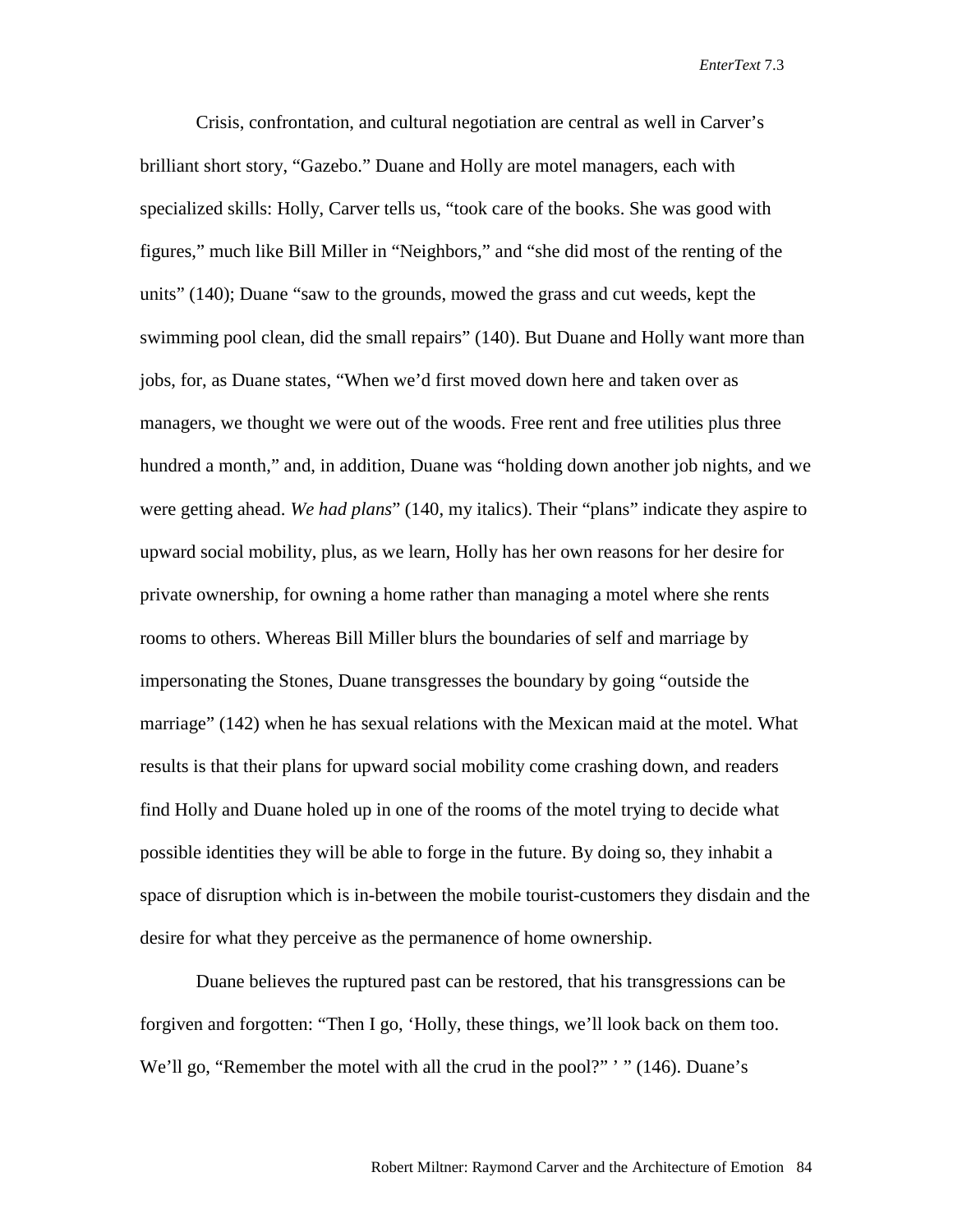optimism illustrates Bhabha's metaphor of "the dead hand of history" which "tells the beads of sequential time like a rosary, seeking to establish serial, causal connections."[16](#page-13-15) One of those causal connections is Duane's seeming sense of entitlement that accompanies his economic rise, his "getting ahead" (140) from motel management. Duane, who begins falsely to see himself as a man of prestige, privilege and power, gets involved with "this little Mexican maid" (140); in doing so, he can be seen as an imitation emperor, a counterfeit representative of colonialism. Sacramento, where the motel seems to be located—according to *Carver Country* which presents the Diablo Riviera as "the apartment complex in Sacramento that was the reference for 'Gazebo'"[17—](#page-13-16)was once part of Mexico; therefore, it is possible to read Duane's relationship with the maid through a postcolonial lens. Consider that in a story where names are foregrounded—names of importance—such as Duane, Wyatt and Holly, the minority character who is shaped by "colonial dislocation, its displacement of time and person, its defilement of culture and territory,"[18](#page-13-17) goes unnamed and diminished to "this little Mexican maid." Clearly, her cultural identity exists in the beyond, a place so splintered from Duane's reality that she, like her cultural identity, is beyond naming. This postcolonial silencing mirrors Carver's use of characters whose ideas and actions carry them to a place beyond words, leaving them to mutter place-holding clichés as enunciations of emotions: such as "it was something" (as in Cathedral) or "Drinking's *funny*" (141, my italics) as Duane says. Further, since Duane is the manager, and the Mexican maid a person shaped by the colonial condition, she calls him "Mister," a term which acknowledges his position of power in the asymmetrical relationship—boss to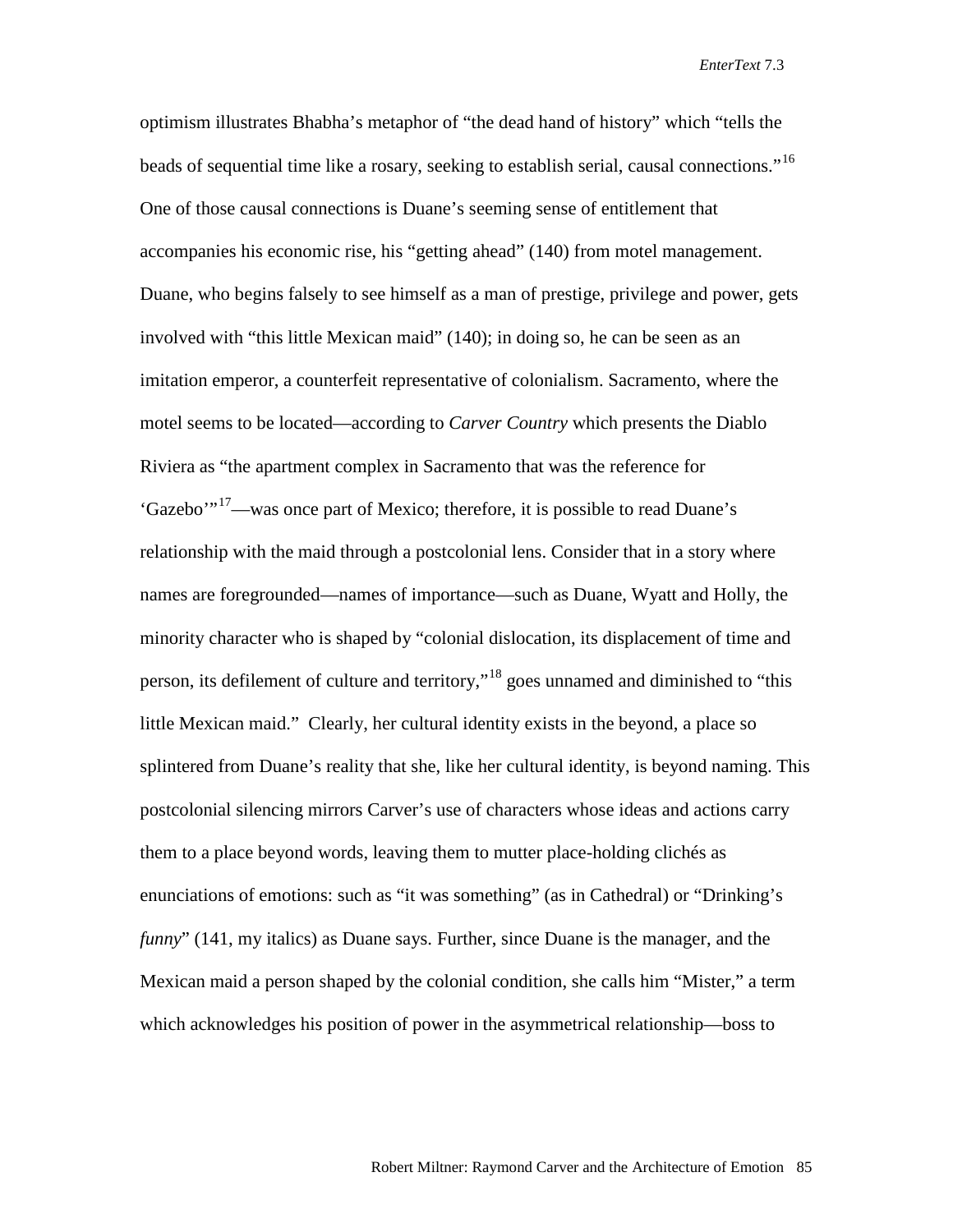worker, bourgeois to proletarian, patriarch to woman, colonizer to colonized. Moreover, her means of address is not unexpected, for as Franz Fanon observed,

The colonist and the colonized are old acquaintances. And consequently, the colonist is right when he says he "knows" them. It is the colonist who *fabricated* and *continues to fabricate* the colonized subject. The colonist derives his validity, i.e., his wealth, from the colonial system.<sup>[19](#page-13-18)</sup>

Duane's new economic status, as a white male in California, configures him as a colonist by a system which both validates and empowers him; through that lens, in his assumption of the Mexican maid's cultural identity, he fabricates a counterfeit identity for himself, one that parodies the literary figures of the nobility in eighteenth-century English novels who viewed their right to have sexual relations with the maid as entitlements of their position in the social hierarchy.

Moreover, Duane, in his economic ascendance both to man-ahead instead of manbehind and to manager/boss, can see from the higher rung only the view that is so limited that Duane reports, "I can't really say I'd noticed the little thing before, though we spoke when we saw each other." In that instance of *notice*, the maid is brought from the historical past into cultural present, yet she is only an object, an outline, a nameless shadow to the gazer; the maid is thus transparent to Duane. Such transparency is characterized by Homi Bhaba as

the action of the distribution and arrangement of differential spaces, positions, knowledges in relation to each other, relative to a discriminatory, not inherent, sense of order. This effects a regulation of spaces and places that is authoritatively assigned; it puts the addressee into the proper frame or condition for some action or result Such a mode of governance addresses itself to a form of conduct that equivocates between the sense of disposal, as the bestowal of a frame of reference, and disposition, as mental inclination, a frame of mind.<sup>[20](#page-13-19)</sup>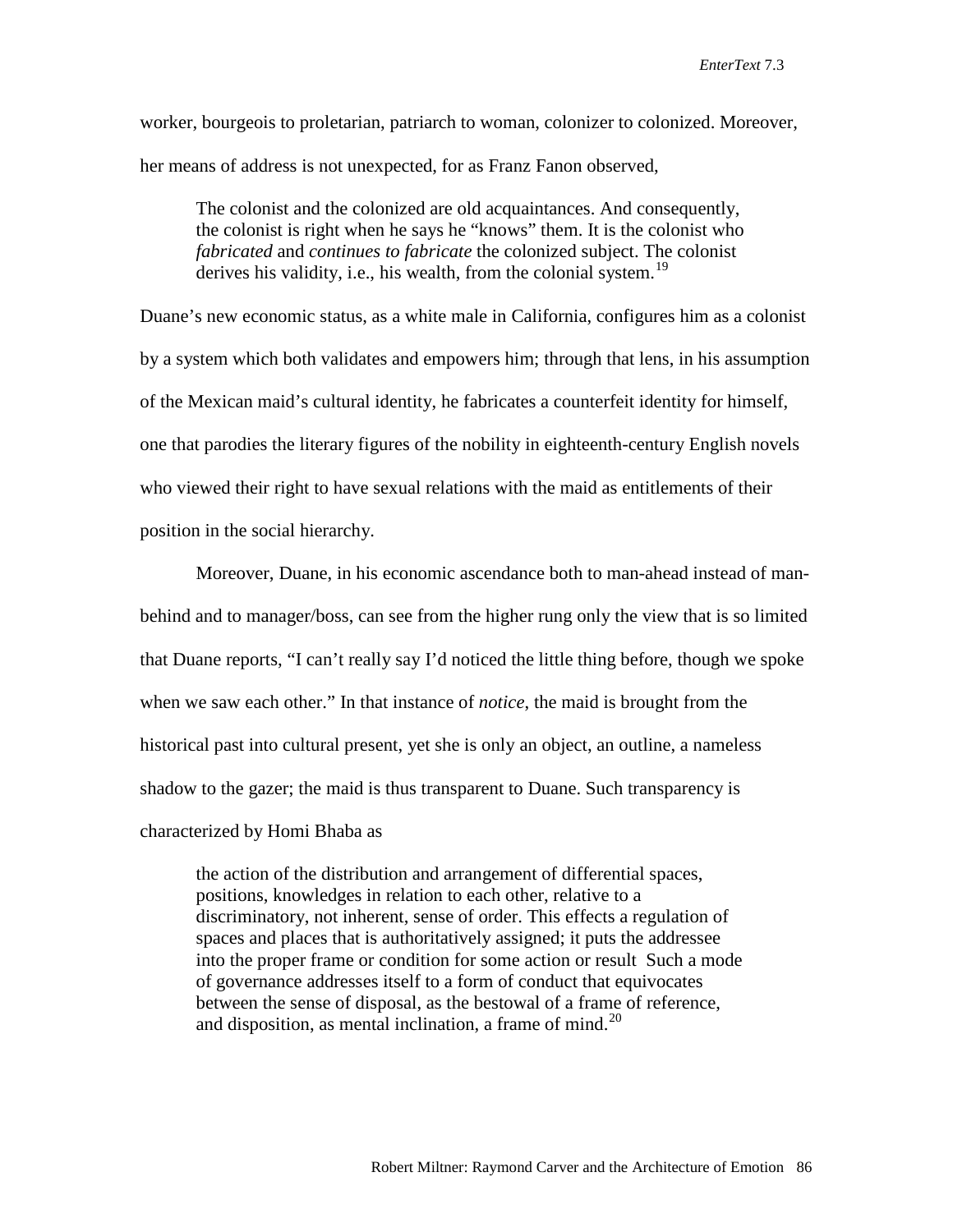Duane's disposition is such that he feels privileged to transgress the boundaries of class and marriage, based on the discriminatory sense of order that empowers him to act accordingly; thus, when Holly confronts him for his marital indiscretion, he easily disposes of the maid, erasing her both from his life and from her position. The motel room is therefore the architecture that holds Duane's transitory emotion (his comingsand-goings between the sexual binaries of Holly, the-known-object, and the Mexican Maid, the-exotic-object); his private affairs take place in rentable, semi-public rooms which function as counterfeit representations of "home."

Holly, however, is marking her own private space with binaries; simultaneously she wants to be "moving to Nevada. Either there or kill myself" (142), a set of fantastic, dramatic polarities, both of which exist realistically *beyond* her current situation. Interestingly, she also locates herself between *counterfeits*: Nevada, with its theatrical, Disneylandish façade and spectacle, and the farmhouse and gazebo, with its Thomas Kinkaid-like romantic nostalgia; but sadly, neither of these locales offers Holly a realistic base from which to negotiate a cultural identity. Even Holly's presentation of her situation borders on the counterfeit: she acts like the stereotypical drama queen as she frames the parameters of her intimate life between two men:

"You weren't my first, you know. My first was Wyatt. Imagine. Wyatt. And your name's Duane. Wyatt and Duane. Who knows what I was missing all those years? You were my everything, just like the song"  $(145).$ 

What's noticeable is Holly's reduction of her intimate relationships to labels—"Wyatt and Duane"—and to pop culture cliché—"my everything, just like the song," presented as a binary: "what I was missing" as opposed to "my everything." Moreover, her dramaqueen performance echoes Baudrillard's observation that "theater is the form which takes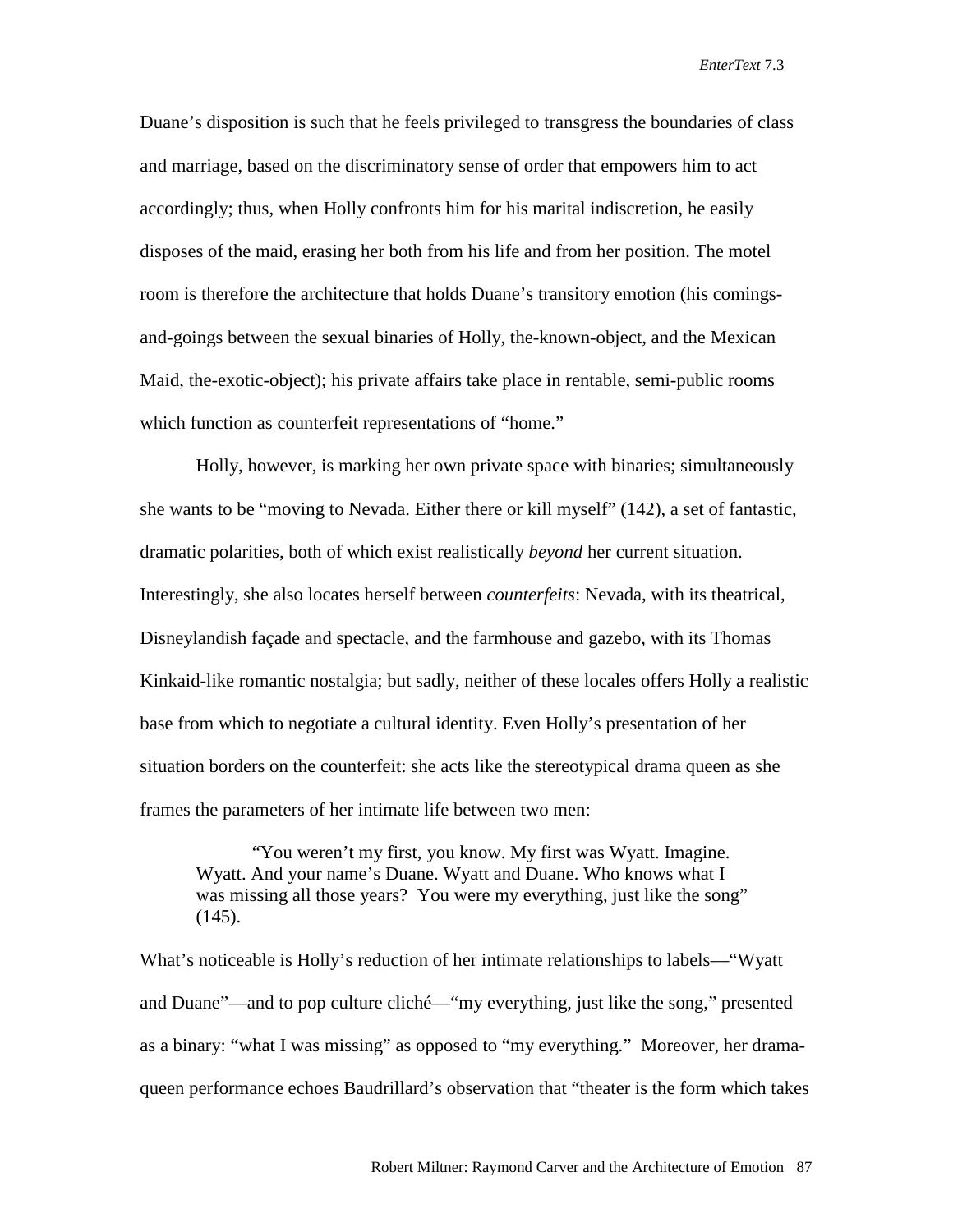on the social life," so that in effect, Holly further locates her identity between performance and stasis as she "just sits there on the bed with her glass" (146).

In reality, Holly is positioned between staying at the hotel with Duane in a state of emotional indignity that is "hurtful" (142), where love is "dead" and "everything is dirt" (141) and her dream of dignity that she associates with an old farmhouse they had stopped at years ago:

You remember… there was this gazebo there out back? It was way out back under some trees? It had a little peaked roof and the paint was gone and there were these weeds growing up over the steps. And the woman said that years before, I mean a real long time ago, men used to come around and play music out there on a Sunday, and the people would sit and listen. I thought we'd be like that too when we got old enough. Dignified. And in a place. And people would come to our door (145-6).

Arthur Saltzman comments that for Holly, the "idyllic old farmhouse" becomes "a place of easy good will and romantic ceremony where people maintained a natural dignity that weathered the hazards of the modern age. That had been her dream."<sup>[21](#page-13-20)</sup> Yet, what Saltzman calls Holly's dream, Jean Baudrillard might label "imaginary." Baudrillard muses that signs of the real now substitute for the real itself, a state he labels hyperreality; in this age of simulation, the counterfeit of reality, the "simulacrum," operates as "a space whose curvature is no longer that of the real, nor of truth" and "lends itself to all systems of equivalence, all binary oppositions."[22](#page-13-21) For Holly, the nostalgic *image* of the gazebo substitutes for the real, a phantom she desires, but which has little base in reality, and which represents to her an emotional state of dignity. Perhaps Holly unknowingly acknowledges the nostalgic dimension of her emotional state when she remarks, "Those old people [at the farmhouse with the gazebo] must be dead now" (145). Baudrillard's comment that "When the real is no longer what it used to be, nostalgia assumes its full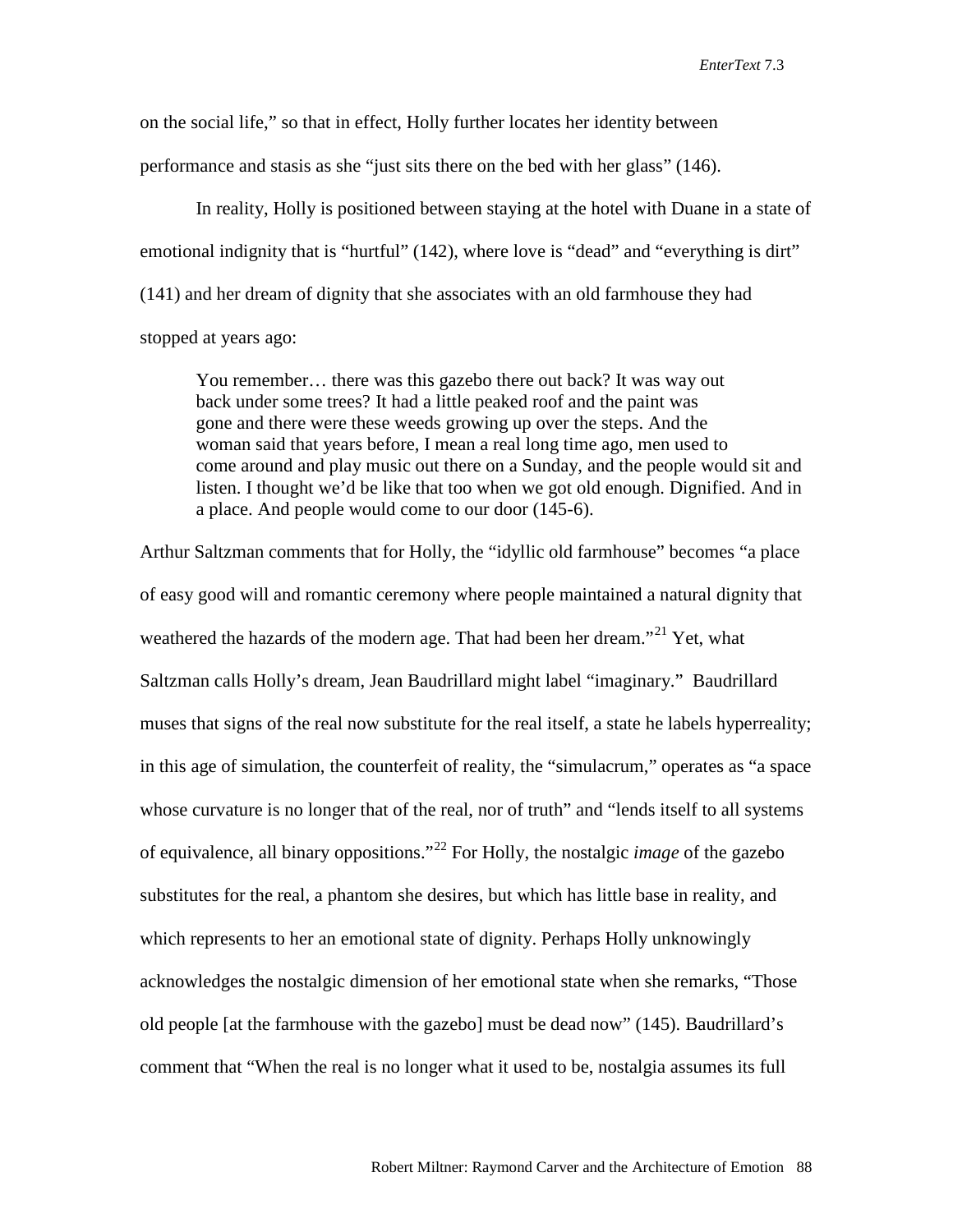meaning,"<sup>[23](#page-13-22)</sup> illuminates Holly's substitution of the nostalgic gazebo for the indignity of the "Duane and the Mexican Maid" scenario back at the motel: Holly wants to leave the world of negative experience so she can return to the past and again sing of innocence. Just as the Stones' apartment was an image of Eden to Bill Miller, Holly's nostalgic remembrance is a kind of revision of the present situation with Duane, offering a pastoral image of rural life, complete with brass band on the gazebo such as one might find in small town squares on Sunday afternoons a century ago. For Holly, emotional safety and comfort derives from its being located in inclusionary spaces—the farmhouse with its isolated, stable, self-sustaining lifestyle, and the gazebo as a closed space where music is located, from which it magnetically attracts a culturally homogenous crowd—in short, happiness is here, not beyond. In the real-time, real-life present, however, located between young indignity (the hotel) and old-age dignity (the farmhouse with its gazebo), Holly must explore the interstices, for, as Duane observes in perhaps his one moment of insight in the story, "We'd reached the end of something, and the thing was to find out where to start"  $(144)$ .

Somewhere, Carver therefore suggests, between the binaries in which his characters operate, there is another opportunity for realignment, redefinition—but it exists *beyond* the end of the plot. Carver does not show his readers what Holly discovers about her self in that exploration, nor does he offer her clear cultural identity; instead, despite Duane's "pray[ing] for a sign from Holly" about what to do next, Carver offers this resonant ending image:

I [Duane] hear a car start. Then another. They turn on their lights against the building and, one after the other, they pull away and go out into the traffic (146).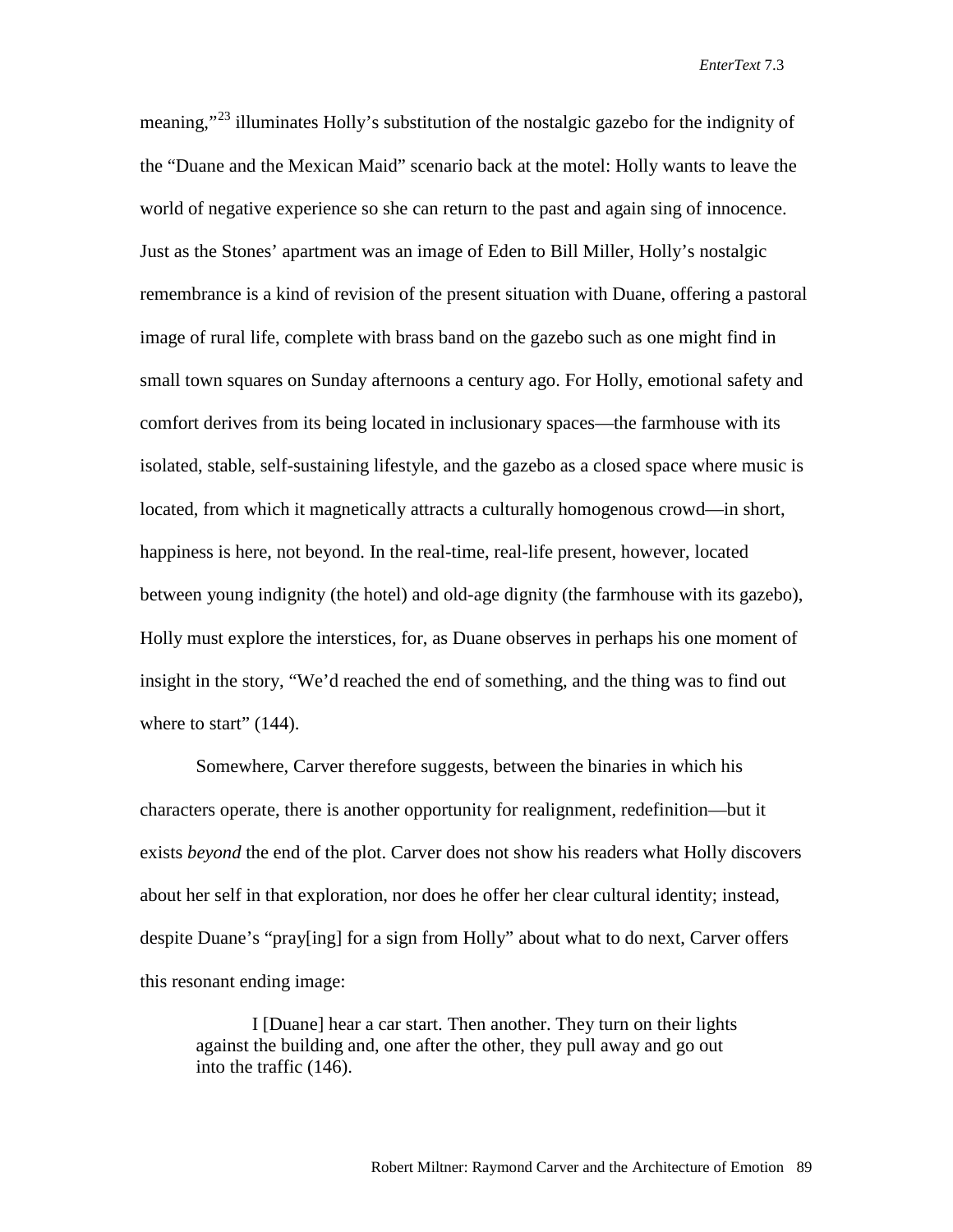Readers are left to assume that, like the cars, Holly and Duane, one after the other, begin their difficult transition from their specific situation toward opportunities for transforming their identities. Duane's false action—transgressing the boundaries of his marriage to Holly—has derailed them from their ride from a migratory, temporal life style to one of home ownership and stability. What we do not know at the end is where those symbolic cars which visually dominate the end of the story will arrive next; what we do know is that "the move from the specific to the general, from the material to the metaphoric, is not a smooth passage of transition and transcendence.<sup> $24$ </sup>

Raymond Carver "knew well the short story's tradition of centering on that which can be narrated but not explained," notes Charles E. May.<sup>[25](#page-13-24)</sup> What we see Carver doing is narrating plot lines that bring his characters along trajectories to locations in-between or beyond binaries. By placing them there, and rejecting a traditional idea of fictional closure, readers must speculate on where the characters will turn to make the transition from dissociation to cultural identity. C. S. Lewis observed that short stories are, on the surface, "a series of events, yet at the same time it must be understood that this series is only a net to catch … 'something other than a process and much more like a state or quality."<sup>[26](#page-13-25)</sup> In Carver's fiction this state or quality is emotional, and careful readers learn to identify the architectural representations of those emotions which help decode the crisis and confrontations faced by the characters in these stories as they negotiate the boundaries and dimensions of their cultural identities.